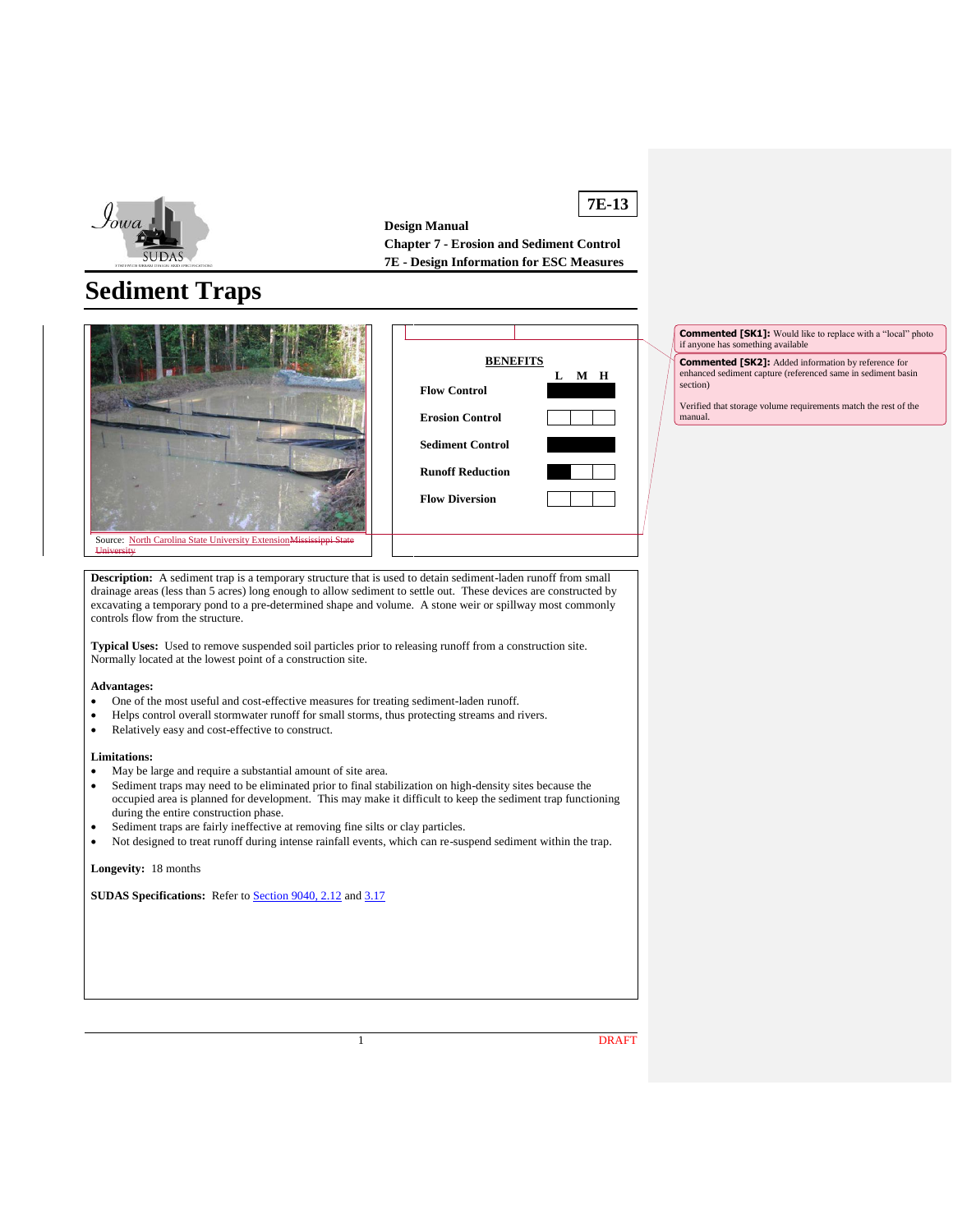# **A. Description/Uses**

Sediment traps are temporary sediment control structures or ponds, having a simple outlet structure stabilized with engineering fabric and rip rap. They are typically installed in a drainage way or other point of discharge downstream from a disturbed area.

Sediment traps are one of the most reliable measures for treating sediment-laden runoff from small construction sites and may be considered the primary method of sediment removal for many sites.

Sediment traps are highly effective at treating runoff from disturbed sites up to 5 acres. For larger sites, multiple traps are recommended. For disturbed areas greater than 10 acres, a sediment basin may be required (see **Section 7E-12**).

# **B. Design Considerations**

- **1. Volume:** Sediment trap volumes and dimensions should be sized according to the criteria in [Section 7D-1.](https://intrans.iastate.edu/app/uploads/sites/15/2020/03/7D-1.pdf) A storage volume of 3,600 cf should be provided for every acre of disturbed ground. This storage volume should be divided equally between wet storage and dry storage.
- **2. Location:** Sediment traps should be constructed at a low point, or at the point where concentrated flows leave the site. The location should be reviewed to ensure that the trap can be easily accessed for cleanout and maintenance, and that a failure of the sediment trap will not cause a loss of life or property. Sediment traps are often constructed in ditches or swales by excavating a small area to create a depression.
- **3. Phasing:** Construction phasing must be considered when locating sediment traps. As construction progresses, the sediment trap may need to be removed in order to complete the proposed improvements. Select a location which will allow the sediment trap to remain in service as long as possible. If construction phasing does not allow a sediment trap to remain in service until final stabilization, the trap may need to be relocated.
- **4. Embankment:** The outlet for a sediment trap normally consists of a stone embankment, through which the runoff flows. The embankment slows the rate and velocity of the runoff, creating a temporary pond, which allows sediment to settle out. Equations for calculating the flow through a porous medium, which would allow for exact sizing of the outlet, are available. However, these equations require that the porosity of the stone be known. In addition, an adjustment would need to be made to account for clogging of the voids over time. These criteria are difficult to determine, therefore, it is recommended that the width of the embankment be based upon the drainage area as indicated in the following table:

| <b>Contributing Drainage Area</b><br>(acre) | <b>Embankment Width</b><br>(feet) |  |  |  |
|---------------------------------------------|-----------------------------------|--|--|--|
|                                             |                                   |  |  |  |
|                                             |                                   |  |  |  |
|                                             |                                   |  |  |  |
|                                             |                                   |  |  |  |

 $\frac{12}{12}$ 

**Table 7E-13.01:** Embankment Widths for Sediment Traps

 $1995$  (FHWA)